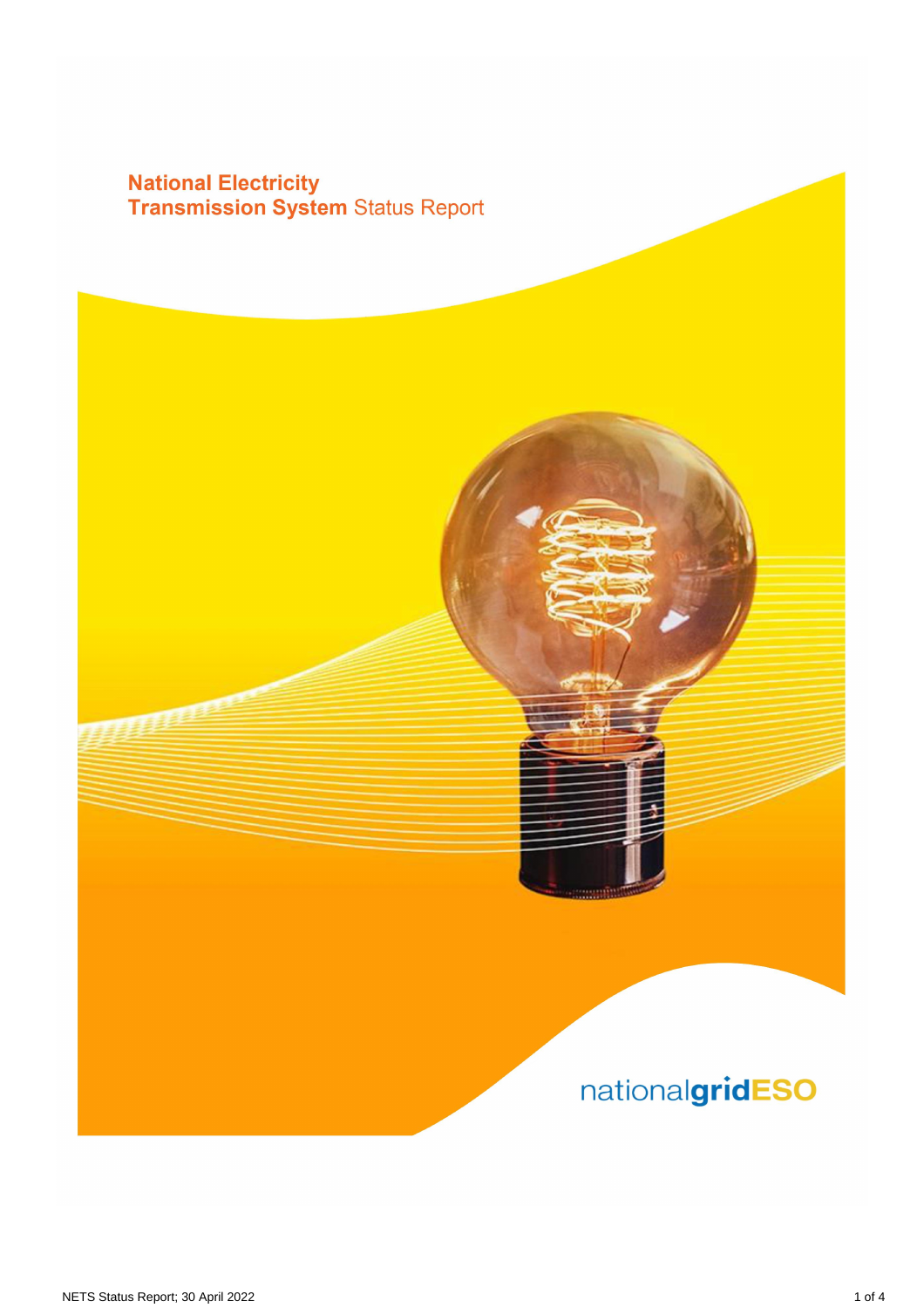## **National Electricity Transmission System Status Report Saturday 30 April 2022**

| Today's High Level Risk Status Forecast for the next 24h |  |                |  |
|----------------------------------------------------------|--|----------------|--|
| <b>General Status</b>                                    |  | Voltage        |  |
| Demand                                                   |  | System Inertia |  |
| <b>System Margins</b>                                    |  | Weather        |  |
| Generation                                               |  | Transmission   |  |
| <b>Active Constraints</b>                                |  |                |  |
| <b>System Warning</b>                                    |  |                |  |

| <b>Today's Minimum De-Rated Margin</b> | 8960 (SP 1) |         |
|----------------------------------------|-------------|---------|
| <b>Current BMU Largest Loss Risk</b>   | Generation  | 1300 MW |
|                                        | Demand      | 1050 MW |

## **Balancing Costs** Last 24 hours' BM spend Total: £302k £80 £60  $£40$ £20 £0  $£-20$  $£-40$  $£-60$  $£-80$  $0<sub>1</sub>$  $2<sup>3</sup>$  $\sqrt{4}$  $\,$  5  $\,6$ 7 8 9 10 11 12 13 14 15 16 17 18 19 20 21 22 23 24 25 26 27 28 29 30 31 32 33 34 35 36 37 38 39 40 41 42 43 44 45 46

| <b>Yesterday's Market Summary</b> |               |  |
|-----------------------------------|---------------|--|
| <b>Cash Out Price (Max)</b>       | £245 (SP 36)  |  |
| <b>Cash Out Price (Min)</b>       | £50.00 (SP 2) |  |
| <b>Peak Demand Yesterday</b>      | 34.186 MW     |  |
| <b>Minimum Demand</b>             | 21.161MW      |  |

**Interconnector**

| <b>Net Transfer Capacity (MWs)</b> |        |        |                        |
|------------------------------------|--------|--------|------------------------|
| Today                              | Import | Export | <b>Remarks</b>         |
| Netherlands (BritNed)              | 1016   | 1016   | <b>Fully Available</b> |
| France (IFA2)                      | 1014   | 1014   | <b>Fully Available</b> |
| <b>Belgium (Nemo)</b>              | 1020   | 1020   | <b>Fully Available</b> |
| <b>Ireland (EWIC)</b>              |        | 10     | Planned Outage         |
| Northern Ireland (MOYLE)           | 500    | 1500   | <b>Fully Available</b> |
| <b>NSL</b>                         | 706    | 706    | Partially Available    |
| <b>ElecLink</b>                    |        | IО     | Not yet commissioned   |
| <b>France IFA</b>                  | 1000   | 1000   | Partially Available    |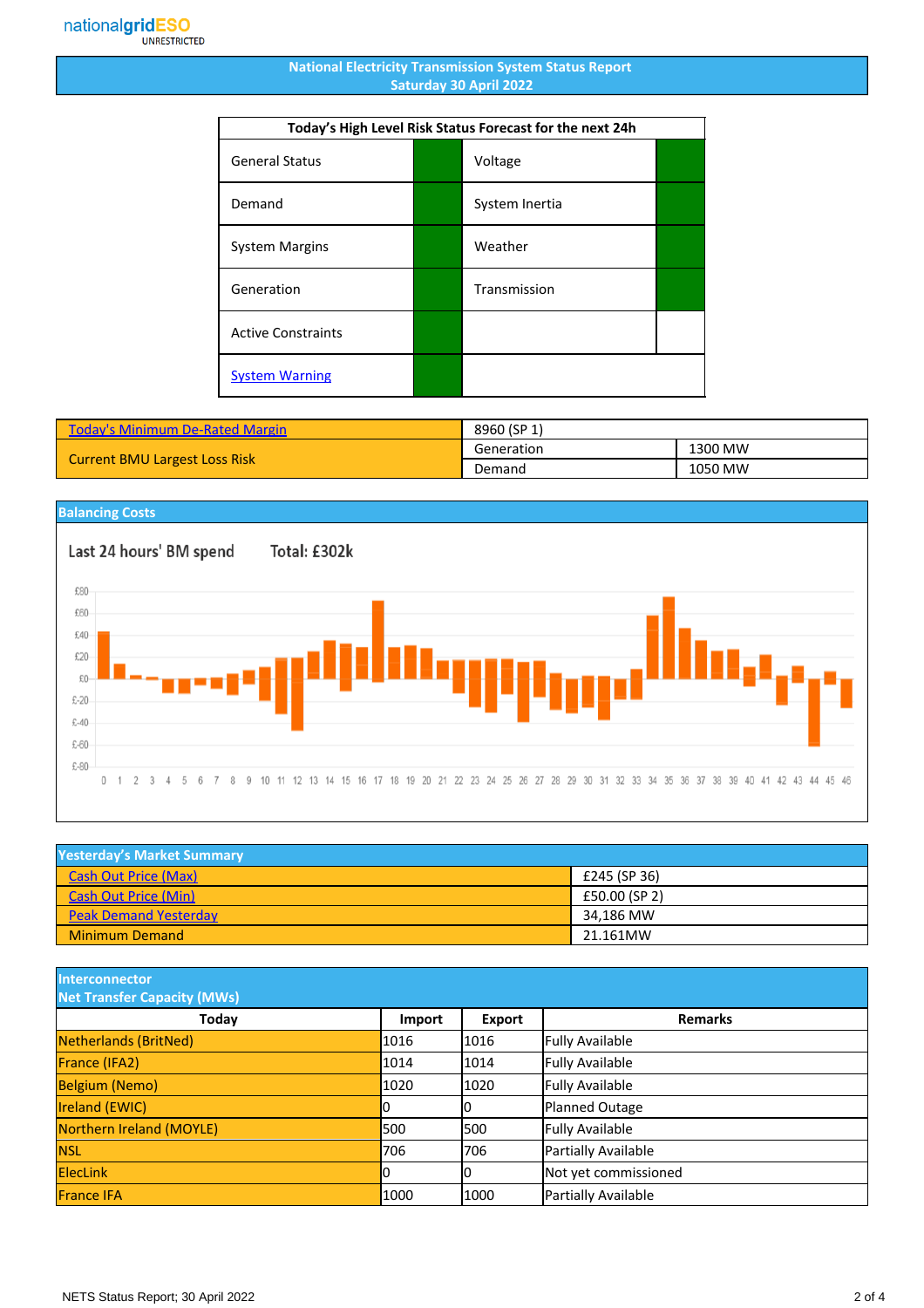

| <b>Weather</b>                                                                                       | <b>Source</b>                                                                                                        | <b>Commentary</b>                                                                                                                                                                                                                                                                                                                                                                                                                              |
|------------------------------------------------------------------------------------------------------|----------------------------------------------------------------------------------------------------------------------|------------------------------------------------------------------------------------------------------------------------------------------------------------------------------------------------------------------------------------------------------------------------------------------------------------------------------------------------------------------------------------------------------------------------------------------------|
| Latest forecast (Summary)                                                                            | <b>Met Office</b><br><b>SEPA</b><br><b>Natural</b><br><b>Resources</b><br><b>Wales</b>                               | Today:<br>Today, the far west of Britain and Northern Ireland will have extensive sunshine and<br>a few patches of cloud. Further east, there will be variable cloud, and a few isolated<br>lshowers in Scotland.<br>Tonight:<br>This evening, any showers will quickly ease and it will turn clear for much of the UK,<br>as cloud fades away overnight. Turning overcast in the far north-west as outbreaks<br>lof rain arrive towards dawn. |
| <b>General Weather Concerns</b><br>e.g. wind, rain, snow,<br>flooding, GB Weather<br><b>Warnings</b> | <b>Met Office</b><br>Weather<br><b>Warnings</b><br><b>SEPA</b><br><b>Natural</b><br><b>Resources</b><br><b>Wales</b> | <b>UK Weather Warnings</b><br>No weather warnings are in force for the UK.<br><b>Flood Warnings</b><br>O Flood Warnings and O Flood Alerts issued for England.<br>O Flood Warnings and O Flood Alerts issued for Scotland.<br>O Flood Warnings and O Flood Alerts issued for Wales.                                                                                                                                                            |

 *Contains public sector information licensed under the Open Government Licence v1.0*